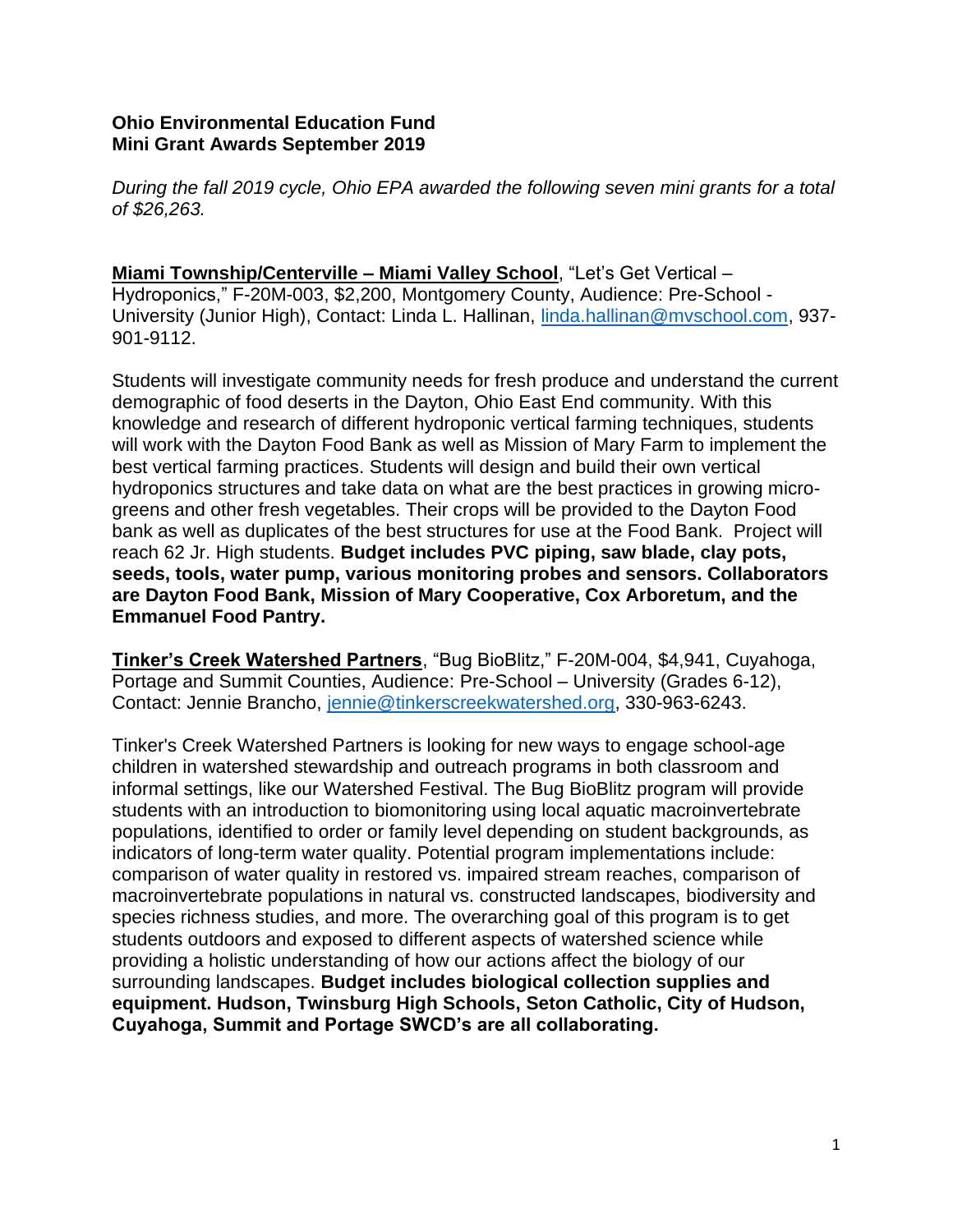**Worthington City Schools – Colonial Hills Elementary,** "Colonial Hills Elementary School Outdoor Learning Space," F-20M-005, \$5,000, Franklin County, Audience: Pre-School – University (Elementary Grades K-5), Contact: Heather Anne Doherty, [heatherannedohewrty@gmail.com,](mailto:heatherannedohewrty@gmail.com) 614-282-0817.

The CHES PTA seeks to create an Outdoor Learning Space that facilitates immersive, outdoor environmental education focusing on food webs, ecosystem change, weather, erosion and human impacts. Students will investigate how invasive species impact ecosystems, and through service learning, how native plants create habitat. The academic and health benefits of outdoor learning will be enjoyed by 450 students annually, or 1,000 students over 12 years. **Budget includes plants, bushes, equipment and contractual. ODNR, Division of Wildlife and Friends of the Lower Olentangy Watershed are collaborating.** 

## **Hilliard City Schools – Weaver, Heritage, Memorial and the HUB Middle Schools**,

"Water Quality Testing at Latham Park," F-20M-006, \$3,800, Franklin County, Audience: Pre-School - University (Junior High), Contact: Roseanne S. Hetterscheidt, [roseanne\\_hetterscheidt@hboe.org,](mailto:roseanne_hetterscheidt@hboe.org) 614-439-5821.

While on a field trip to Latham Park, 7th grade science students from 4 different Hilliard schools will rotate through activities that explore water quality and its impact on aquatic organisms. Students will test the levels of nitrates, dissolved oxygen, phosphates, and pH at the pond and creek at the park. They will also participate in Project WET activities that teach about watersheds and the impact of pollution on aquatic organisms. **Budget includes substitute teachers, testing kits, collection tubs/buckets and Project WET activity supplies/curriculum guides. Collaboration wasn't mentioned in proposal.** 

**Ohio University – Voinovich School of Leadership and Public Affairs**, "Rural K-12 OHIO Museum Complex Environmental Education," F-20M-012, \$5,000, Athens and Meigs Counties, Audience: Pre-School – University, Contact: Faith Knutsen, [knutsenf@ohio.edu,](mailto:knutsenf@ohio.edu) 740-593-0830.

Ohio University's Museum Complex (www.ohio.edu/museum-complex) offers exciting, educational learning opportunities in a region without a major science museum. This proposal requests funding for hands-on, engaged environmental experiences from qualified instructors for K-12 (potentially 6,700 students) students in five regional, rural, underserved communities. Covered are 5 full-day in-school classroom outreach visits (one for each school district) and 10 half-day student fields trips. Participants will experience small-group, interdisciplinary exploration of regional geology, geomorphology, biology, and the significance of historical land use on the landscape. Take-aways include curated education kits. The \$5,000 budget curricular materials, interpretive signage for the extensive outdoor trail system, and bussing and teacher stipends from the rural districts. Match funding at 51% covers faculty and staff time and experienced university student guides. **Budget includes substitutes, classroom supplies, science kits, sign costs and bussing. Collaborators are Rural Action,**